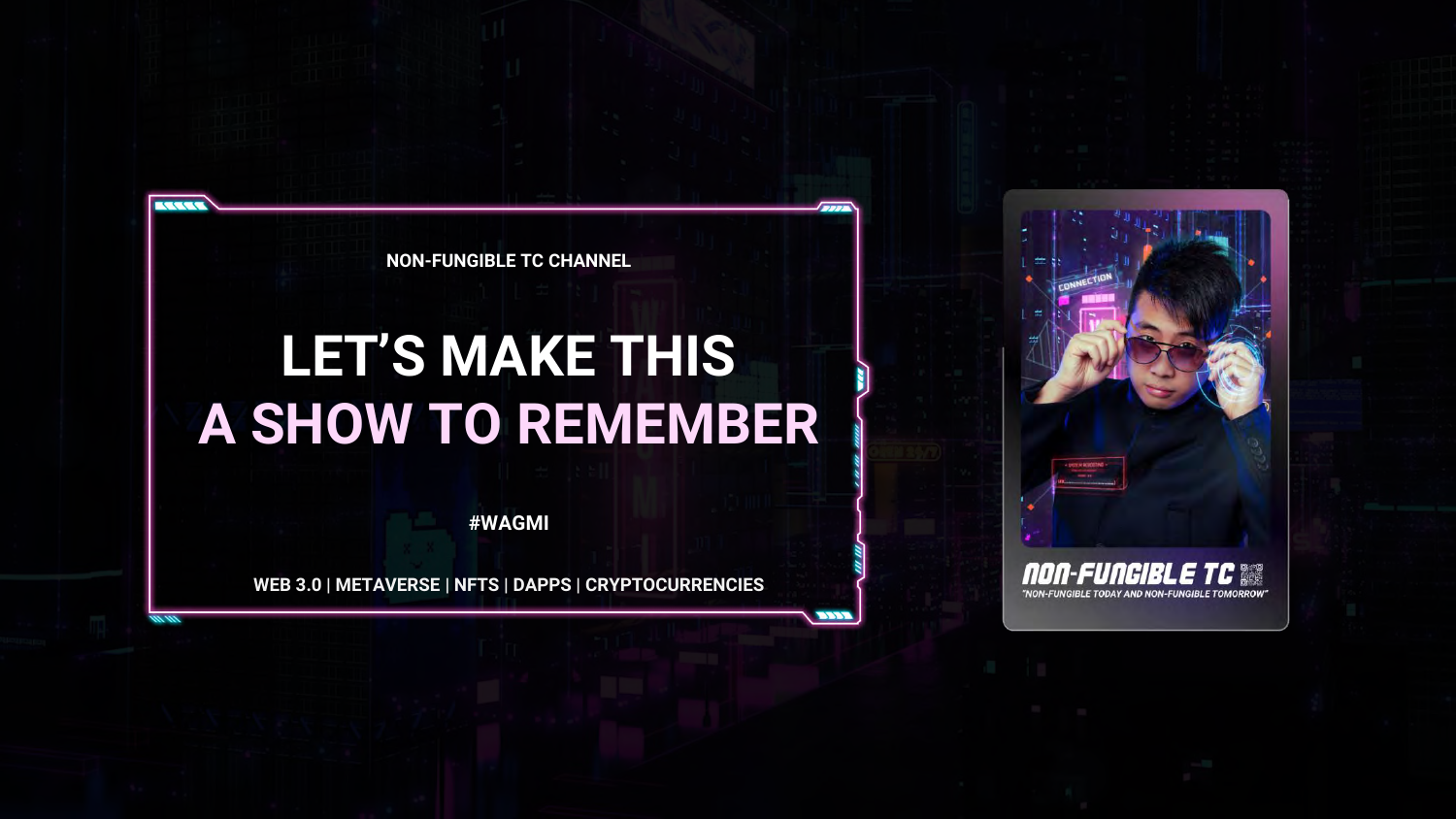### **ABOUT NON-FUNGIBLE TC**

"This is Your Host Non-Fungible TC, Non-Fungible Today and Non-Fungible Tomorrow"

E

I am Non-Fungible TC and the host of this channel. I use this platform to share the latest news about Web 3.0 and interview people to share their untold stories!

Instead of hearing about the next 100x project, you will hear stories of how the family of a child on the spectrum is embracing NFTs for good, the story of a 11-year-old developer and other heart touching stories in Web 3.0. The topic discussed are mostly surrounding NFTs, Metaverse, DAOs, Blockchain and Cryptocurrencies. Unlike other channel that focus on the monetary aspect, this channel focuses more on the people story, after all, the value of all NFT project relies on the people, the team and the community.

I hope you enjoy the content and the stories of people building within this space and if you like the content feel free to share with your friends and family and don't forget to like and subscribe! Non-Fungible TC is a channel covering different topics and themes related to web 3.0.





**Non-Fungible TC** C O N T E N T C R E A T O R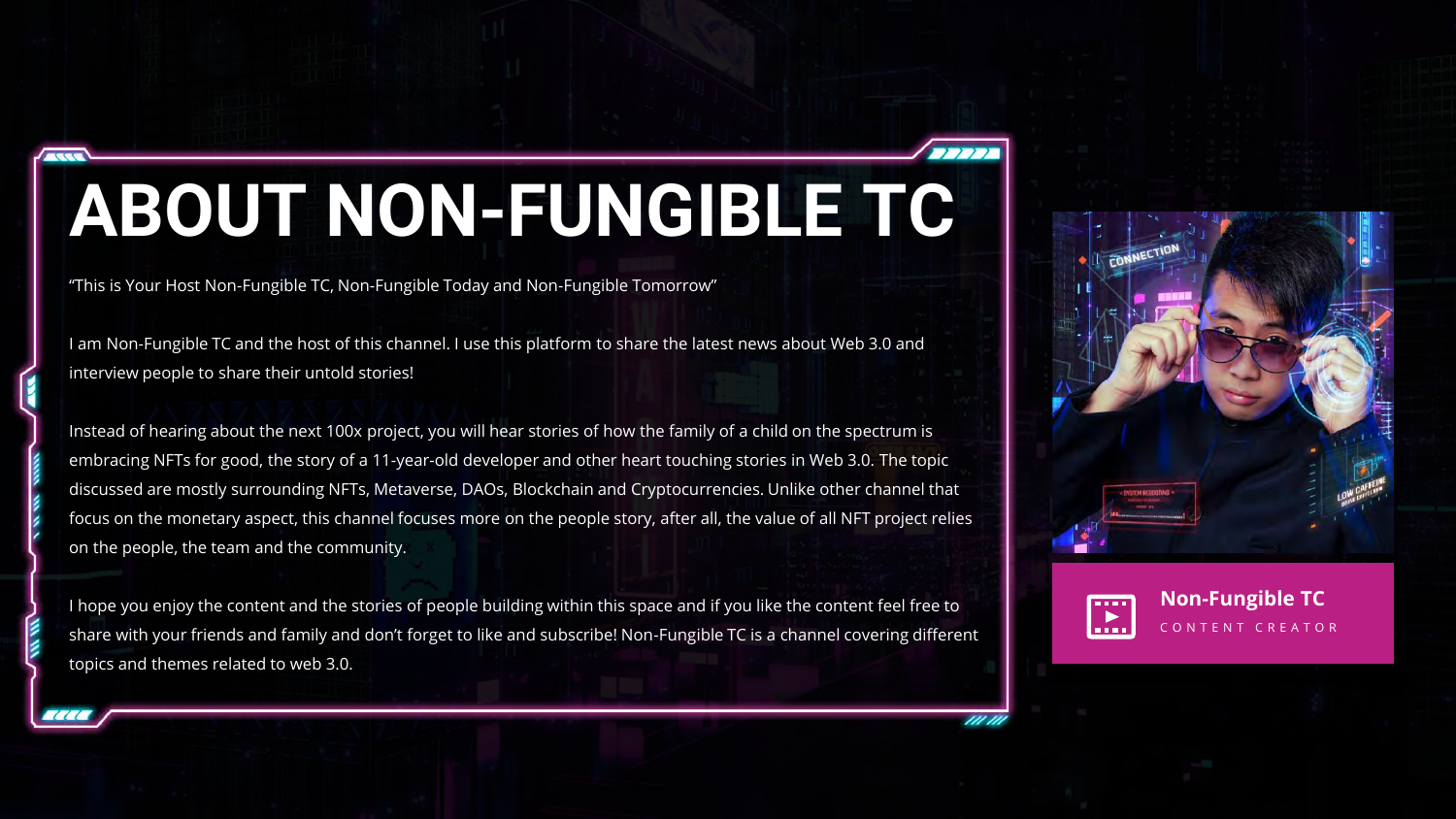## **MY WEB 3.0 JOURNEY**

In the past I have created an NFT collection back in August 2021 without prior programming experience (now I am much equipped and know how to create generative NFT collections) or social media following, I was able to sell more 34 pieces to more than 20+ owners without any paid promotions. To create an interactive experience, I also created an AR filter for the collection, and it could be experienced using Instagram or Facebook Effects. Fore more details of the collection, feel free to check it out [here.](https://whensquaremeetscircle.com/)

Back in December 2021, I was also selected as a [workshop host](https://detour.hk/main/tc/workshop/the-usefulness-of-nfts-learn-to-mint-your-nfts/) at the PMQ detour Design Festival, where I taught the general public about the basic concepts of NFTs and their applications and taught them how to mint their NFTs. My Non-Fungible TC avatar was also used by [HK01's article](https://www.hk01.com/01%E6%B4%BB%E5%8B%95/702190/detour-2021-%E8%A8%AD%E8%A8%88%E6%BA%90%E6%96%BC%E7%94%9F%E6%B4%BB-%E5%85%8D%E8%B2%BB%E5%8F%83%E8%88%87%E4%B8%89%E5%A4%A7%E5%B1%95%E5%8D%80%E7%8E%A9%E8%BD%89pmq) about the event.

I don't really brand myself as an artist per se, but I have been quite hands-on in the creative process in the Web 3.0 space, where I have built virtual galleries in the Metaverse and run my own YouTube channel and know many people (globally) in the Web 3.0 space, for details check out  $m<sub>V</sub>$  website.



香港最大創意設計盛事 deTour 2021 三大展區 十六組作品

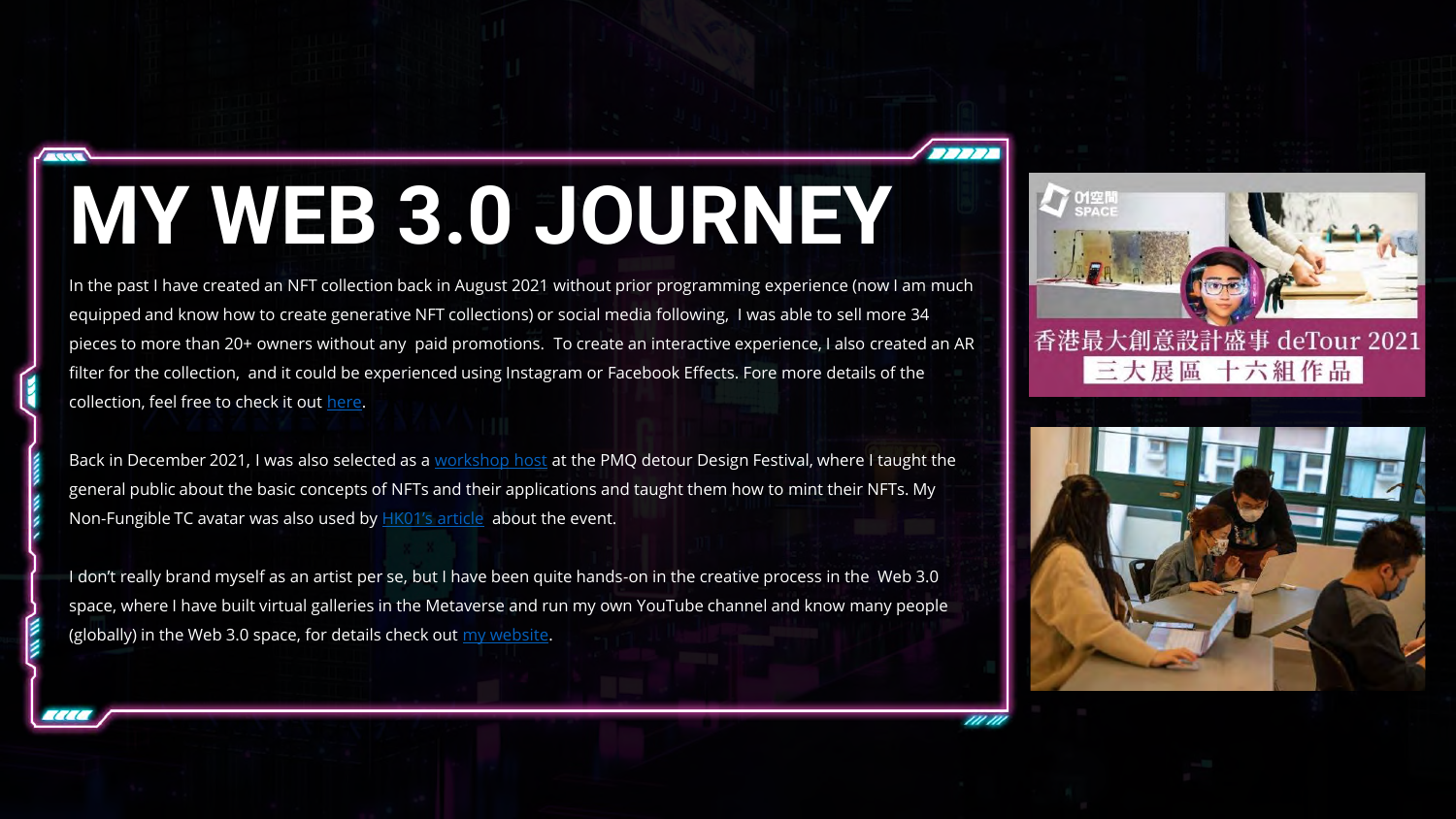

# **THE CHANNEL**

 $\overline{z}$ 

<u>aaa</u>

The YouTube channel is called "Non-Fungible TC", where several shows related to web 3.0 would be hosted. Below are the topics that would be featured on the channel:

 $\overline{\mathcal{L}^{\prime\prime}}$ 

ru m

- **1. Click Bait:** Daily News Updates on the Cryptocurrencies and NFT Market
- **2. Non-Fungible Creators:** Interview featuring Project / NFT Founders
- **3. Non-Fungible Stories:** Fireside Chat with Guests with a story to share in Web 3.0
- **4. Non-Fungible Fundamentals:** In-Depth Tutorial of Different Tools and Fundamentals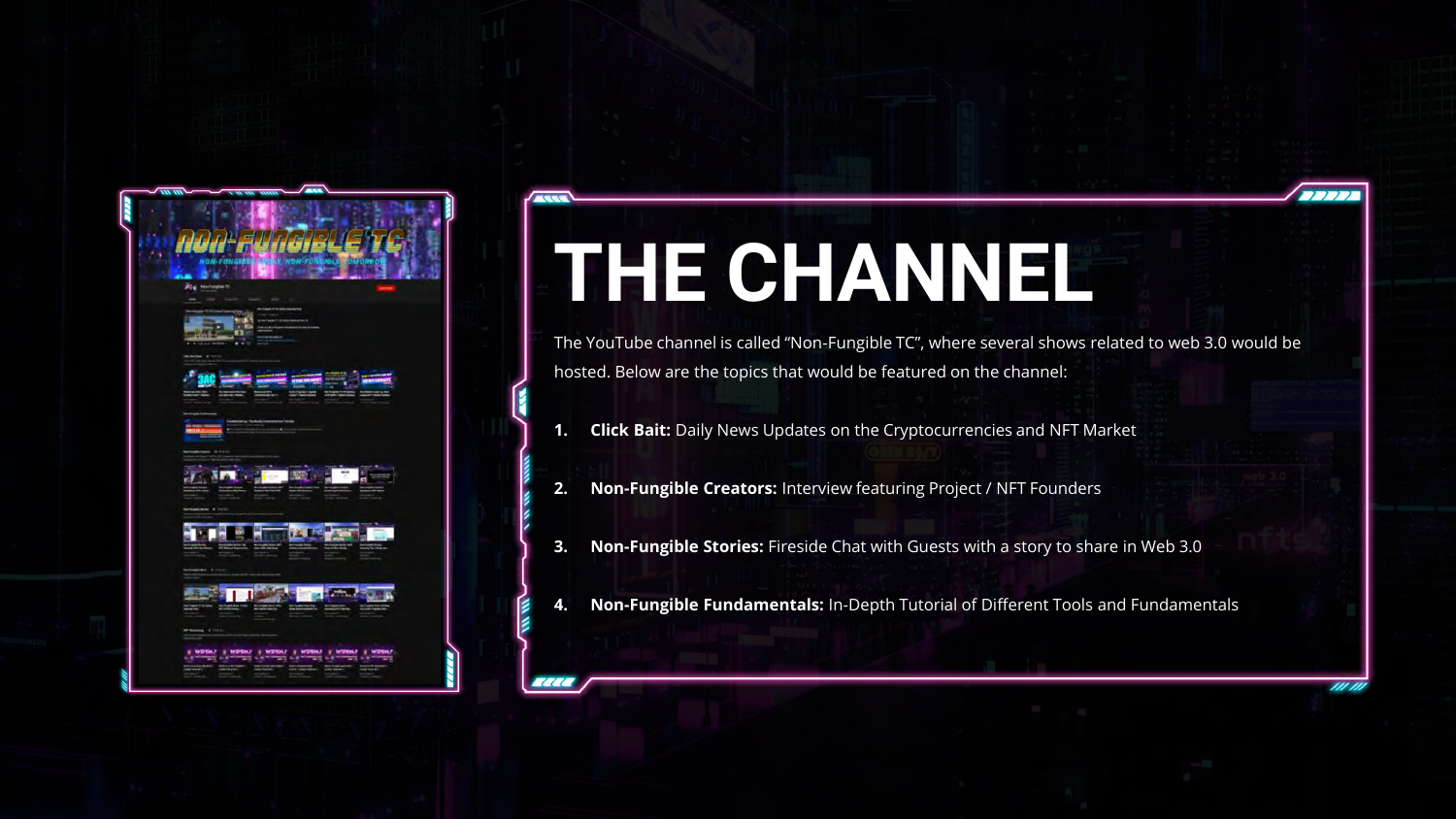## **A FEW THINGS TO NOTE…**

#### **On-Show Interaction:**

- The show could be broadcast live or pre-recorded and would be conducted over Google Meets, where the video feed will go into OBS for the on-screen graphics, recorded and broadcast live to YouTube.
- We understand that some guests might prefer to only use voice or maintain their anonymity, therefore, we could accommodate you based on your preference.
- 3. We would give you access to share your screen on Google Meets and route it to OBS, please make sure that you are able to do so while presenting your project and story.
- The flow of the show would be based on the next slide, please let us know if you have any concerns, or would like to add something on top of the existing questions.
- 5. If the show is broadcast live, we would meet up earlier to test the system to make sure that everything is working fine. If the show is recorded, we can trial and error until everything is working smoothly.
- Please also look at the "Terms and Conditions" on the next slide.

#### **Show Interface**



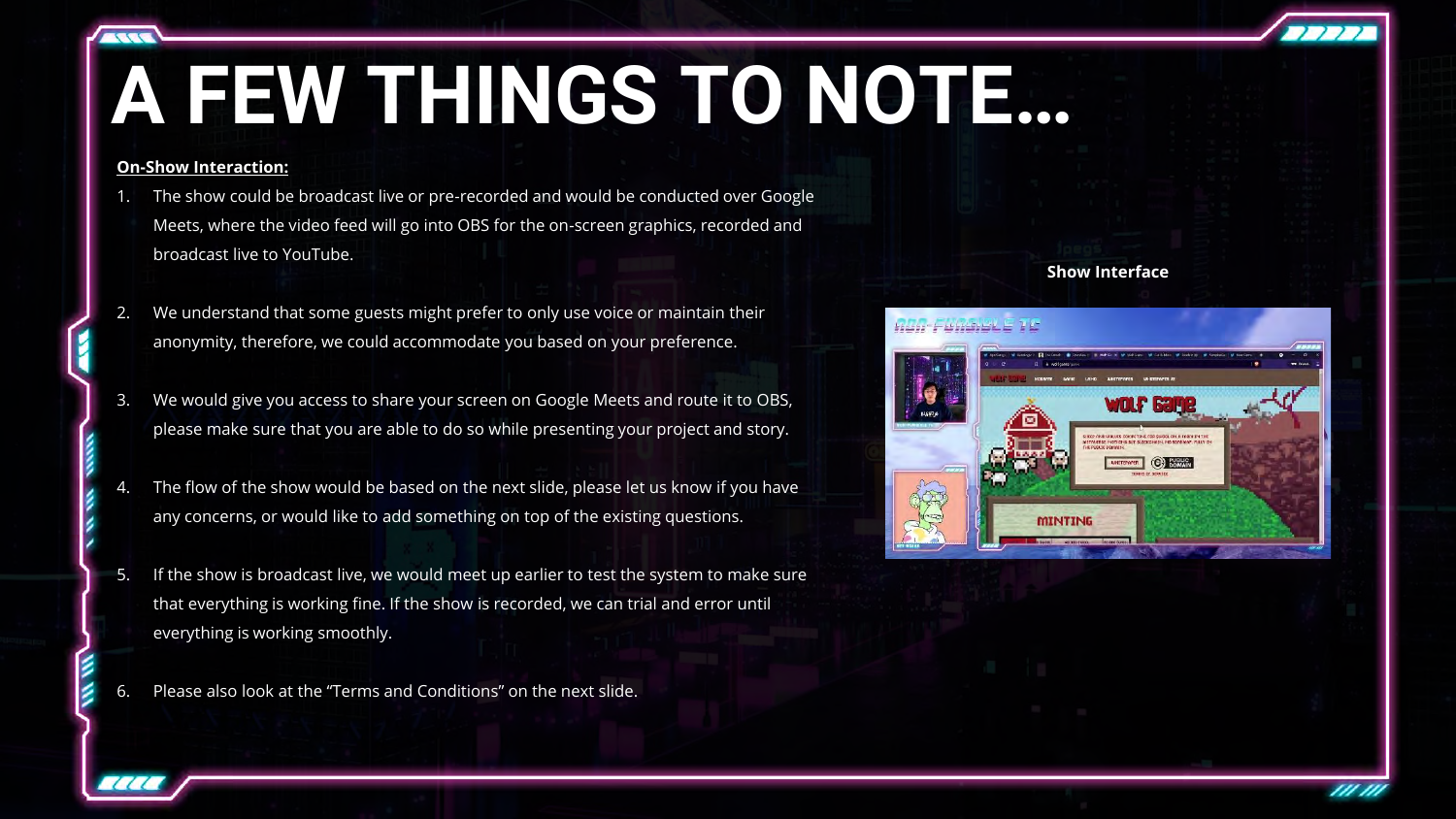### **SHOW PROMOTIONS**

We will render a branded event video for Twitter and will tag you and your project on the post and appreciate that if you can retweet it so more people could watch the show.

You are welcomed to do giveaways with us, please let us know if you would like to giveaway NFTs/Tokens/Allocation beforehand. You can send the NFTs and Tokens to: **NONFUNBIGLETC.ETH / NONFUNGIBLETC.X**

#### **Please kindly provide the below details to us at your earliest convenience:**

- 690 x 160 px Transparent PNG File of your Project (we will add it to our sponsors section)
- 500 x 500 px speaker photo
- Name and Title that you would like displayed on the video
- Twitter and Facebook account that you would like us to tag and put on the YouTube description
- Please let us know if you would like to do giveaways or support the channel and the mechanism

We can do Live Q&A giveaways for best questions or even on Twitter afterward.

If you would like to support our channel, we welcome any NFTs/Tokens/Allocation.

This is **not compulsory**, we value your sharing and time more than this, and our opinion would not be affected upon receiving these. We might also give these away to the community without prior notice.

#### **690 x 160 Example**

690\*160 Logo And Name

#### **Promotion / Introduction Video**



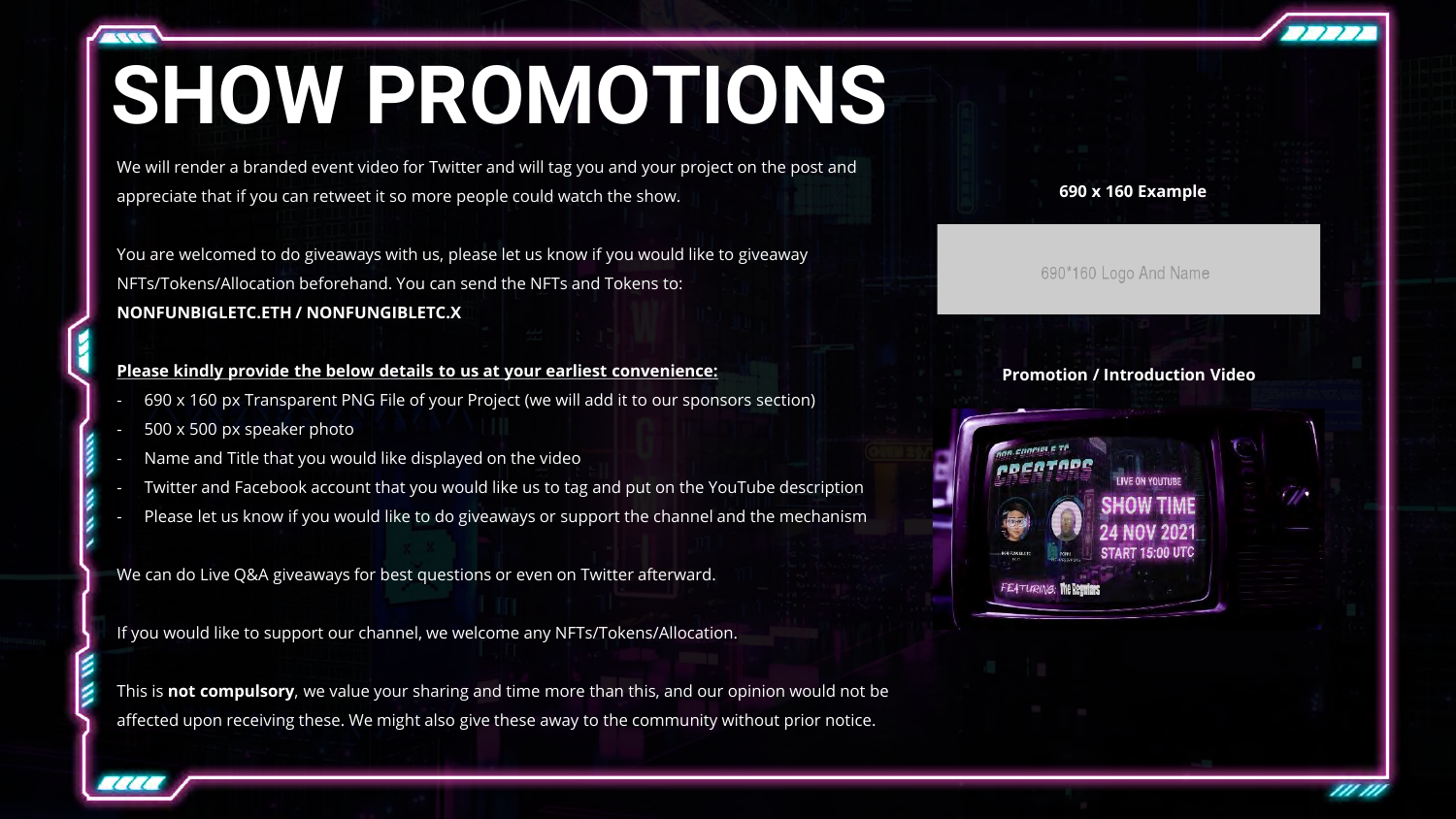## **NF CREATORS Q&A ~30 MINS**

#### **Project Related (>15 Minutes):**

- Tell us more about your project, and what is your background?
- 2. How does your project stand out from other projects? Why did you do it?
- 3. What are the long-term visions of this project and what problems does it solve?
- When and where is this project launching? How can viewers know more?
- 5. Do you have any interesting stories behind the project?

#### **Creator Related (>10 Minutes):**

- What are the difficulties that you have faced as a creator?
- 2. Any advice for other NFT creators to navigate the web 3.0 space?
	- 1. Promotions Related / Team Formation
	- 2. Technical Related / Financial Related
	- 3. Lifestyle / Commitment Related
- Are there anything else you would like to share?

#### **Promotion and Shill Time (>5 Minutes):**

1. Do you want to do giveaways on the show?

#### **Q&A from Live Audience (>10 Minutes):**

#### **Terms and Conditions:**

By appearing on the show, you agree to the following terms:

- 1. Upon sharing any images/video/content to us for marketing and show production purposes, you agree that you have ownership of those materials and allow our channel to adapt it for the above said purposes.
- As a speaker, you agree to share content on the show that does not infringe any third-party copyright and content that is legal and appropriate to the general public. You also allow us to put the content recorded on this show to all our channels.
- 3. As a speaker you have the right to request us to remove the video content through email written notice at [nonfungibletc@gmail.com.](mailto:nonfungibletc@gmail.com)
- 4. Should we receive any third-party request to remove the content with a valid reason, we might remove the content without prior notice.

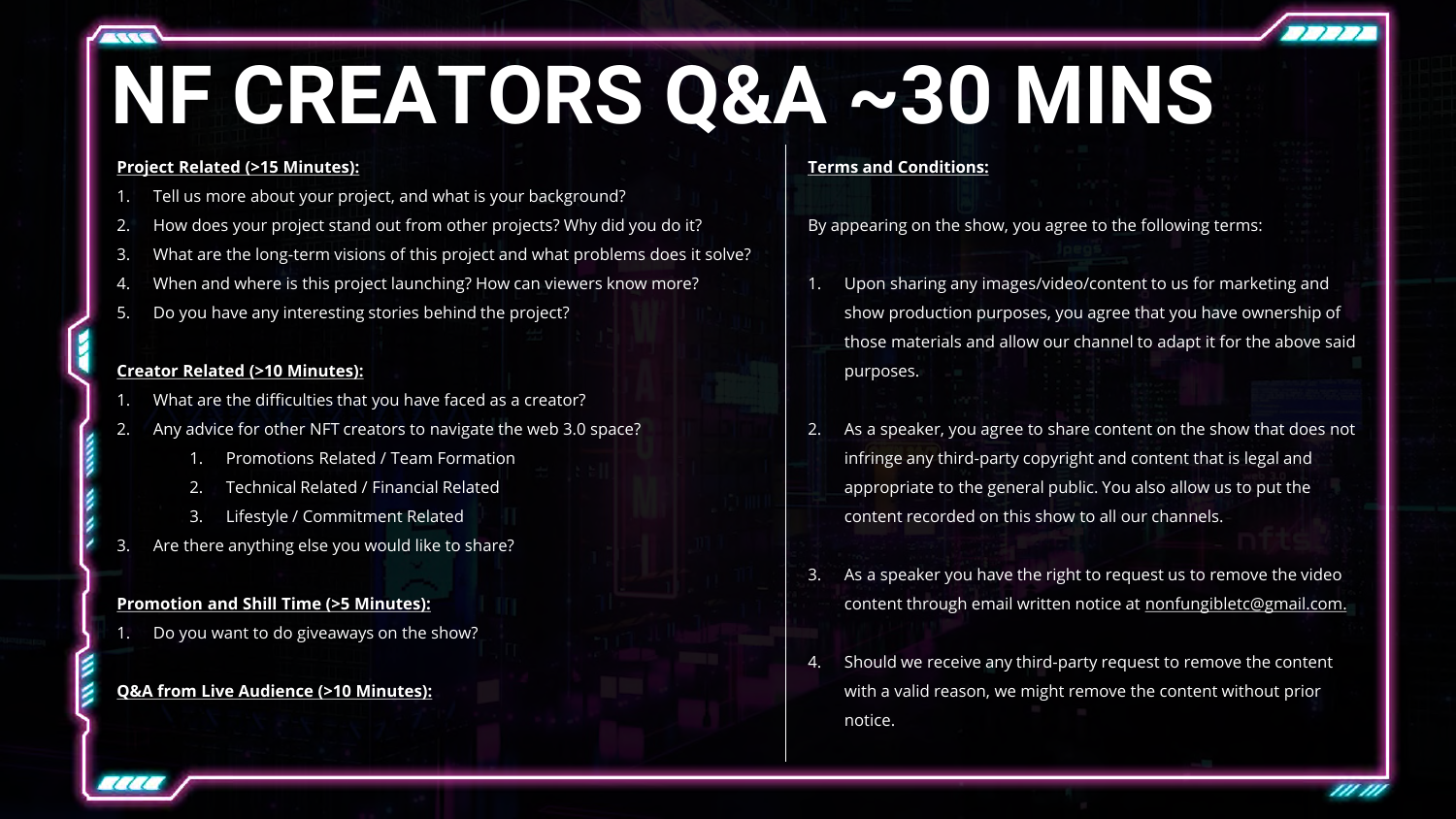### **NF STORIES Q&A ~20 MINS**

#### **Interviewee Related (>10 Minutes):**

- Tell us more about yourself, what is your background?
- 2. How did you get into web 3.0?
- Tell us about your story? (The reason why you were invited to the show)
- 4. What are the difficulties that you have faced in this space?
- 5. Do you have anything to share with people in your previous situation?
- 6. Do you have any social media accounts, so our viewers can follow you?

#### **Web 3.0 Related (>5 Minutes):**

- What are your long-term view of the future for web 3.0?
- Are there anything else you would like to share?

#### **Q&A from Live Audience (>5 Minutes):**

#### **Terms and Conditions:**

By appearing on the show, you agree to the following terms:

- 1. Upon sharing any images/video/content to us for marketing and show production purposes, you agree that you have ownership of those materials and allow our channel to adapt it for the above said purposes.
- 2. As a speaker, you agree to share content on the show that does not infringe any third-party copyright and content that is legal and appropriate to the general public. You also allow us to put the content recorded on this show to all our channels.
- 3. As a speaker you have the right to request us to remove the video content through email written notice at [nonfungibletc@gmail.com.](mailto:nonfungibletc@gmail.com)
- 4. Should we receive any third-party request to remove the content with a valid reason, we might remove the content without prior notice.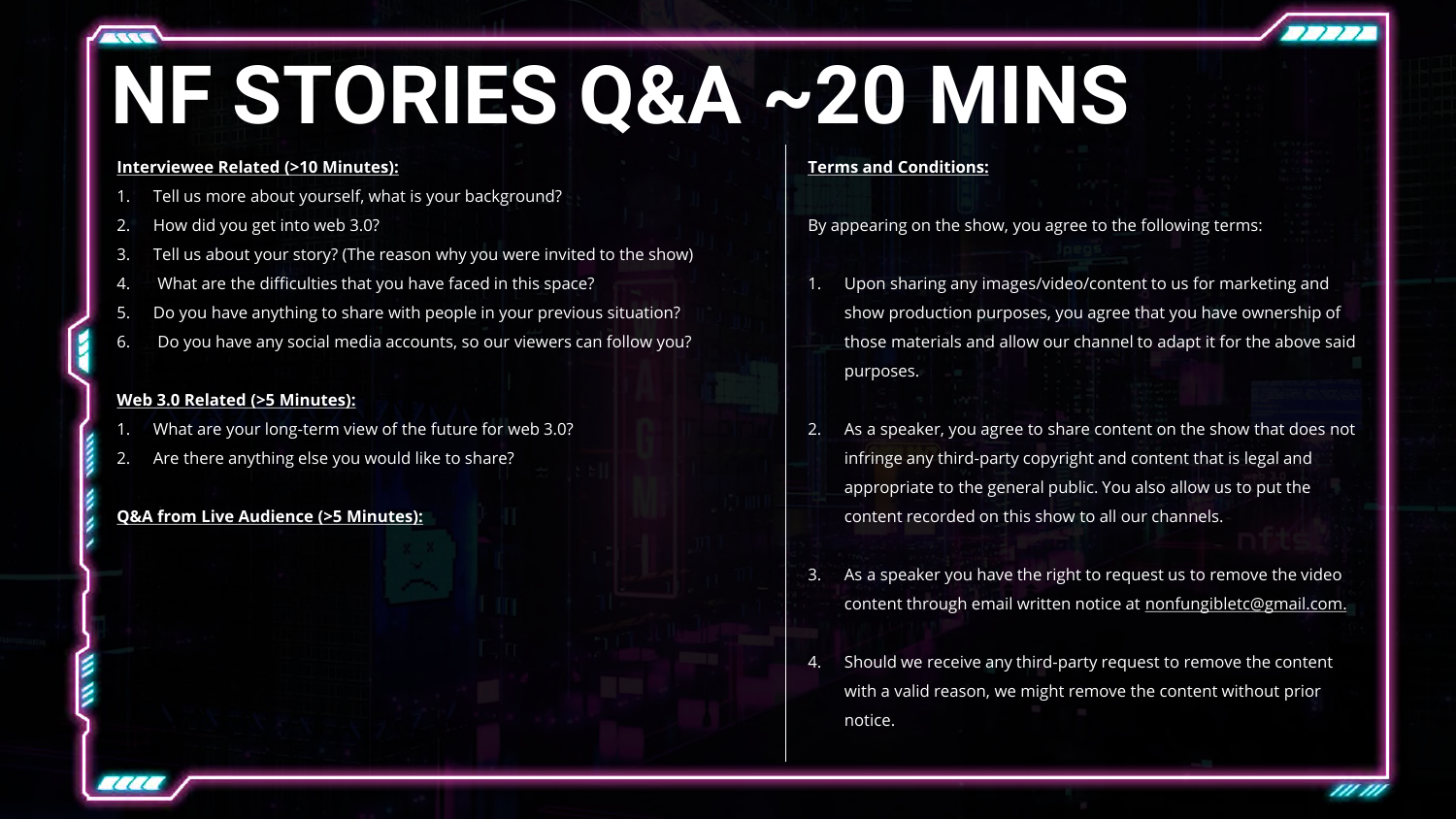**NON-FUNGIBLE TC CHANNEL**

**FREE** 

 $2227$ 

 $\frac{1}{2}$ 

 $m m$ 

### **SHOW SUPPORT**

**#WAGMI**

**WEB 3.0 | METAVERSE | NFTS | DAPPS | CRYPTOCURRENCIES**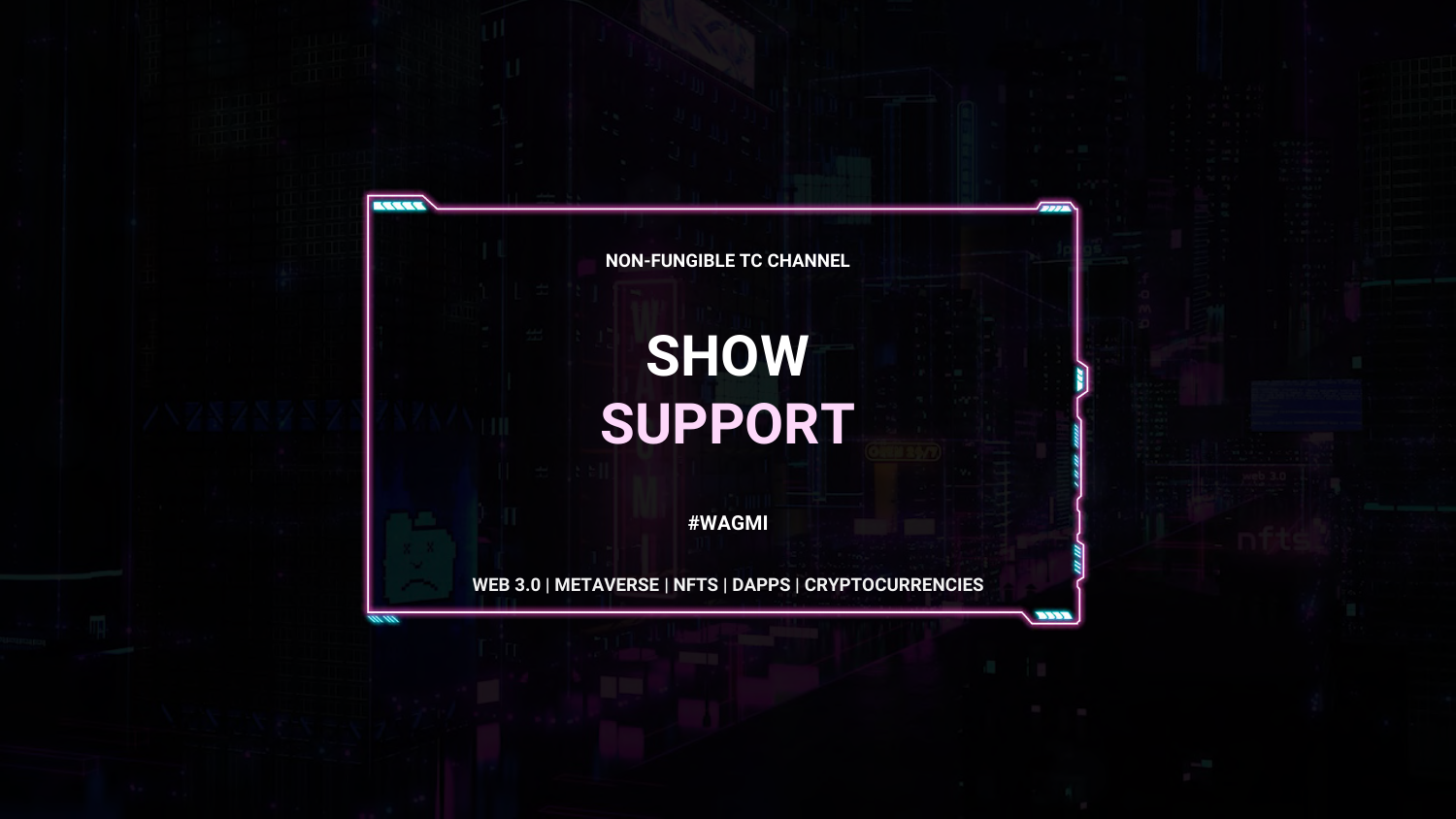### **EVENTS IN THE METAVERSE**





| nonfungibleTC.eth @nonfungibletc                                                                                            |  |
|-----------------------------------------------------------------------------------------------------------------------------|--|
| 1/ I am excited to announce that the Non-Fungible TC HQ at                                                                  |  |
| @decentraland will host an opening event on June 5th 2022<br>1400 UTC / 2200 HKT!                                           |  |
| Like, retweet this $\Box$ and follow @nonfungibletc and<br>@KennyFireworks for a chance to join the raffle (details below)! |  |
| https://events.decentraland.org/event/?id=45fbcf88-71fc-<br>4bbd-973b-2266a89c31e1                                          |  |

| mpressions       | 41,304 |  |
|------------------|--------|--|
| otal engagements | 346    |  |
| etail expands    | 167    |  |
| <b>letweets</b>  | 44     |  |
| ikes             | 43     |  |
| ink clicks       | 41     |  |
| rofile clicks    | 35     |  |
| <i>deplies</i>   | 16     |  |
|                  |        |  |

Non-Fungible TC has purchased land parcel -88, -47 in the Decentraland Metaverse and have hosted an opening event (recap video available [here](https://twitter.com/nonfungibletc/status/1533786174590193664) or watch the opening event [here\)](https://youtu.be/1H2WJu1Z6ao).

The event Tweet itself was able to amass more than 41K impressions without any paid promotions, while the Google Meet was able to have more than 50+ concurrent participants and all the 100+ POAPs were claimed.

If you are interested in hosting an event or collaborating, please get in touch! You can visit the [gallery](https://play.decentraland.org/?island=Inc8y&position=-87%2C-47&realm=dg) here.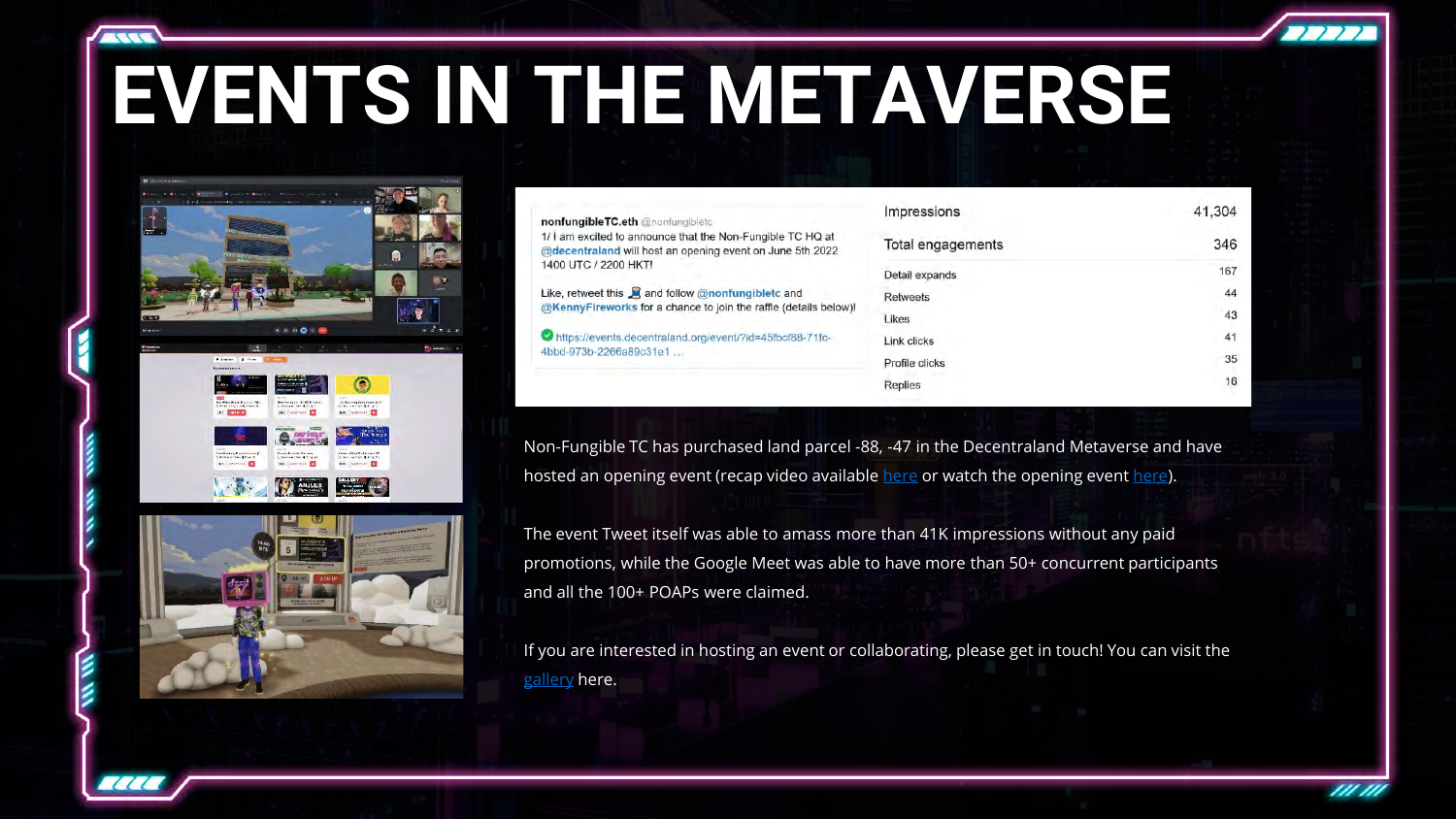### **PARNERSHIP / GIFTING**

| <b>WATCH THE INTERVIEW</b><br><b>WWW.NONEWASSECONTROL</b> |  |
|-----------------------------------------------------------|--|
|                                                           |  |
|                                                           |  |
|                                                           |  |
|                                                           |  |
|                                                           |  |
|                                                           |  |
|                                                           |  |
|                                                           |  |
|                                                           |  |
|                                                           |  |
|                                                           |  |
|                                                           |  |

If you have any suggestion for partnership opportunities, please contact us at: [nonfungibletc@gmail.com](mailto:nonfungibletc@gmail.com)

We welcome your support in the form of NFTs/Tokens/Allocation, please let us know before sending us anything.

You can send the NFTs and Tokens to: **NONFUNBIGLETC.ETH / NONFUNGIBLETC.X**

Other addresses could be provided upon request.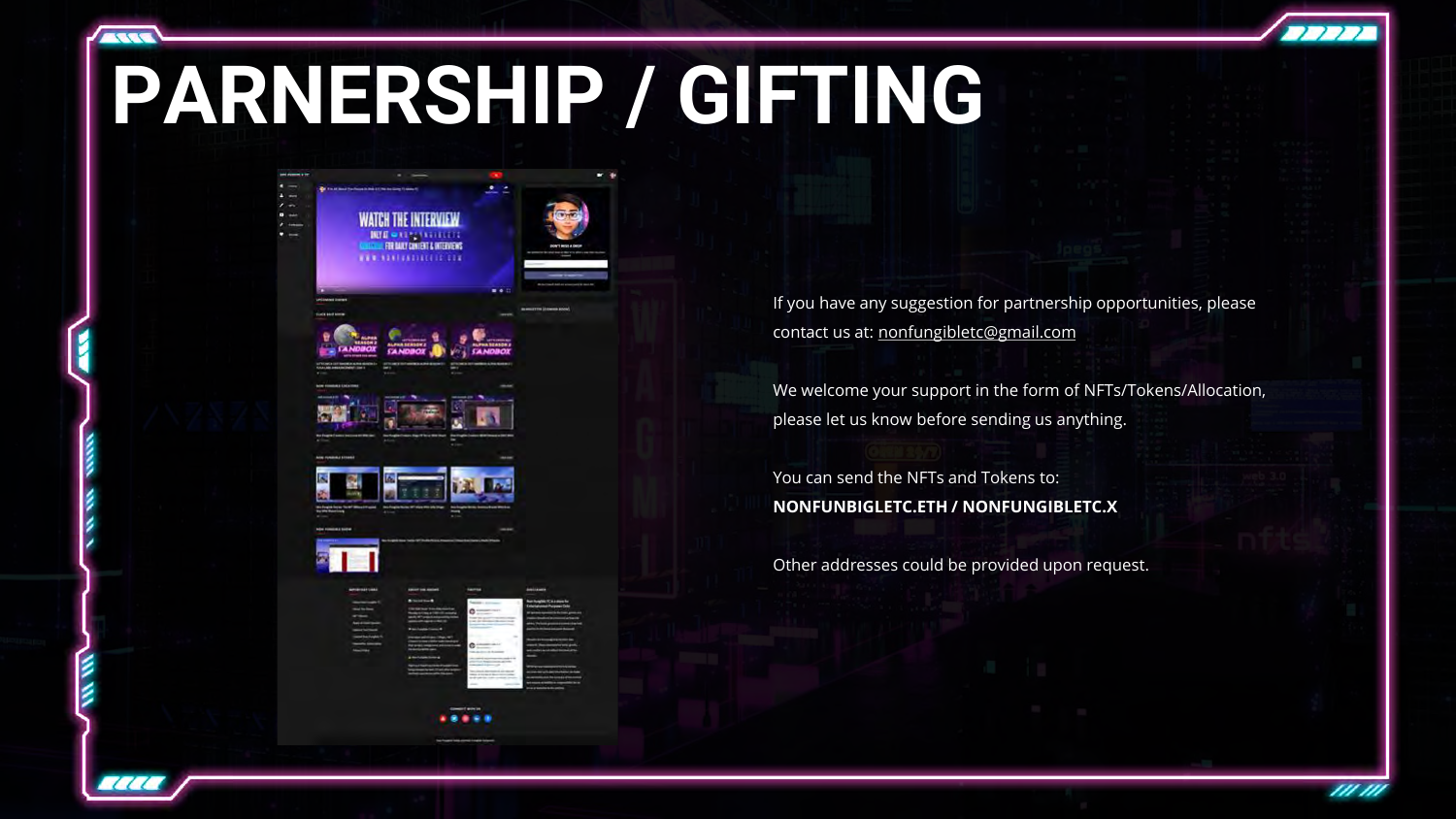### **SHOW SPONSORSHIP**

We appreciate any show sponsorship in different format, the sponsor's logo would be featured in our Promotion Video, Introduction ID, and the name and affiliate link on the YouTube description. For sponsorship opportunities, please contact us at: [nonfungibletc@gmail.com](mailto:nonfungibletc@gmail.com)

#### **Please kindly provide the below details to us at your earliest convenience:**

- 690 x 160 px Transparent PNG File of your company
- Company Name and Affiliate Link
- How many shows you are interested in sponsoring, and we would only commit by video based on our program schedule

#### **Promotion Video**



#### **Mockup of Description**

#### Project / Individual Featured

**Regulars** Website: https://www.non-fungi.com

Popps Twitter: https://twitter.com/p0pps

**M** Official Show Sponsors / Affiliate Links M

**Unstoppable Domains** https://unstoppabledomains.com/t/04c8.

Support us as a Channel Sponsor / Partner https://bit.lv/9ca0DT9

Official Non-Fungible TC Social Media Channels

Social Media https://social.nonfungibletc.com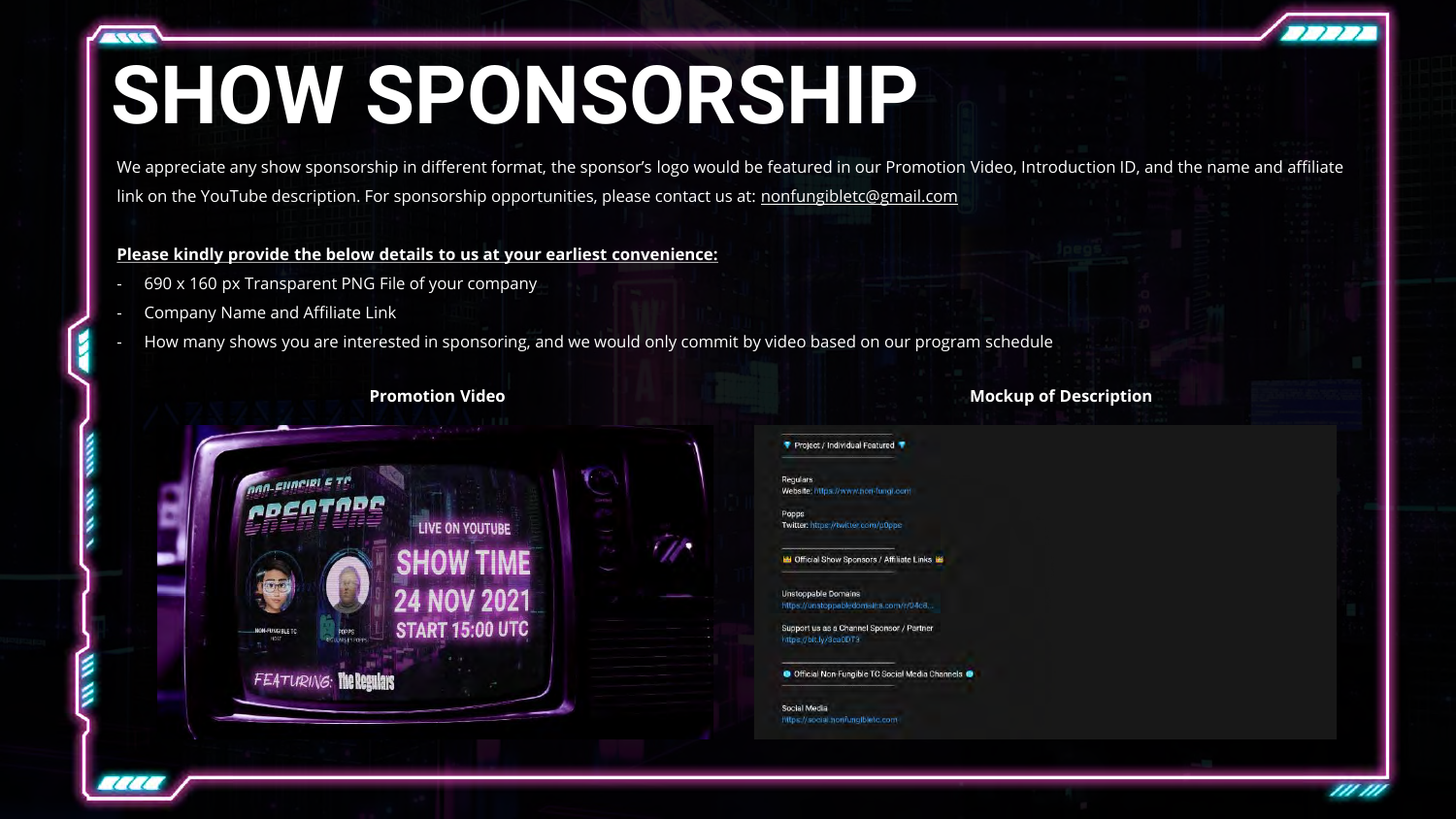### **COURSES / CONSULTATION**

#### **Introduction to NFTs (For Artist / 2 Hours):**

- NFT Basics and its Applications
- How to purchase your ETH from an Exchange
- How to open a MetaMask Wallet
- How to transfer ETH from and Exchange to MetaMask
- How to connect MetaMask with Open Sea
- How to create your first NFT (ETH / Polygon)
- How to create your NFT using Custom Contract (You pay for Gas)
- How to show case your NFT in a virtual space
- Open to provide a **discount** for artist entering this space

#### **Course Fee: \$240 USD / \$80 USD Per Hour**

#### **Remarks:**

**I am open to other paid enquires and collaboration, however, like how you would like other people to appreciate your work, I also need to make a living and be appreciated for my skills, and I don't want people to abuse my expertise and time for free.** 

**My base rate is \$100 USD Per Hour but depending on your requirement, I am open to negotiate per individual situation.**

#### **Introduction to NFT Analytics (3 Hours):**

- NFT Analytics Basics
- NFT Metrics and What Does It Mean
- **NFT Analytics Platforms**
- Open to provide a **discount** for students entering this space

#### **Course Fee: \$300 USD / \$100 USD Per Hour**